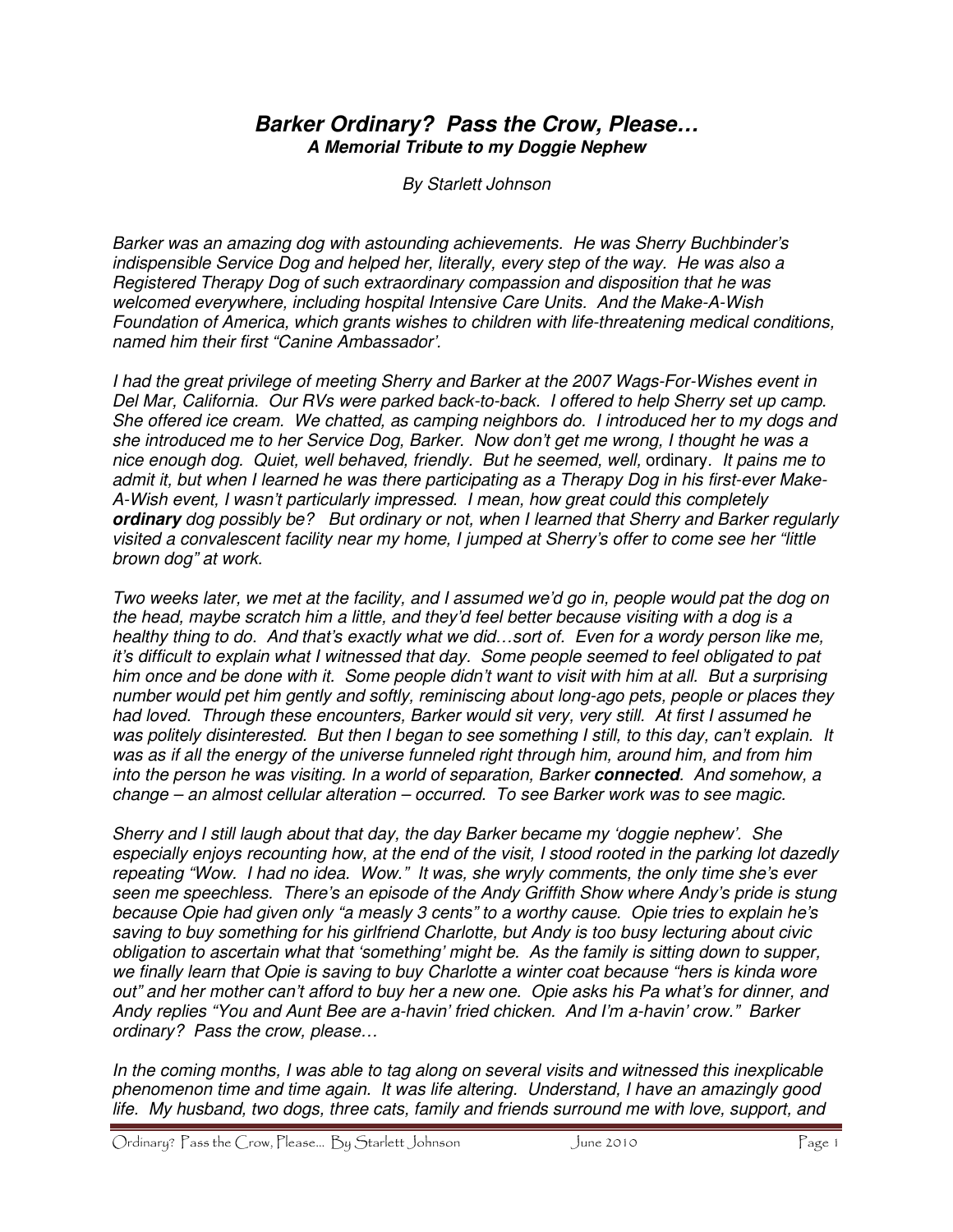laughter through all of life's adventures. Most of my days are spent puttering around the house with my fur-kids but, when I go "out and about", my favorite pastime is chatting with complete strangers. I love the interaction and actively listening to who they are, what they feel, what burdens them. I love hearing "I'm so glad I met you. I really feel better now." But the tragic reality is that I'm always just a tiny step away from panic. Panic that the part of the world I cannot control, cannot influence, will infringe and I will be too small, too powerless, to protect that which I love and value. My faith is tested by the inhumanity and blatantly manipulative greed that is such an insidious part of our world. Inside I scream "Is anyone out there? Please! Please come and help us!" In those moments of darkest abandonment, I think of Barker's tangible magic and I know for a certainty that we are NOT alone. We couldn't be. Magic like that couldn't possibly exist without something, someone out there. So my faith returns, and my panic fades.

I had known Barker only a few months when Sherry approached me about writing a short story about him for the Hidden Valley Obedience Club's newsletter. Hence "Barker: The Dog With Two Last Names" was penned. Meanwhile, Sherry and Barker began their meteoric ascent into celebrity. Was I surprised? Not a bit.

If you were to assume that Barker's success is due in large part to Sherry's ambition you'd be wrong. She is the complete antithesis of the stereotypical stage mother. Sherry and Rhein's entire lifestyle revolves around two things: the happiness of their fur-kids and helping others. Happy fur/helping others. Period. We teasingly muse that her contribution to the Therapy Dog effort was chauffeuring Barker to where he wanted to go and holding the end of his leash once they got there. Humbling, but essentially true. Make no mistake…when it came to Therapy Dog work, Barker called the shots.

Nine months ago, Doc Barker, a five-month-old Chocolate Lab puppy, was donated to the family by Charlene Cordiero of Bayside Retrievers in Lake Matthews, California. Charlene had heard that Sherry was looking for a puppy to train and hopefully take over as her Service Dog when Barker retired. A few months after Doc arrived, Barker started to limp and could no longer provide weight-bearing balance assistance for Sherry. Assuming this was due to age (he was eight), Barker was due to retire as Sherry's Service Dog this summer. The plan was that he would continue his Therapy Dog work. The problem, tragically, wasn't age. It was cancer. Undoubtedly Barker knew he was ill and, pressed for time, he used every possible minute to actively mentor his baby brother to take over his duties. Barker proved a strict but fair disciplinarian. If Doc wriggled too much during a Sit/Stay, Barker stepped in. If Doc goofed off a little too much, Barker stepped in. The accelerated training worked and, at 12 months of age, Doc earned his CGC certificate. He also became a registered "Pet-Partner" (Complex-rated) through the Delta Society. Quite an honor, Sherry was told by the astonished evaluator, in that she had never passed a 12-month-old puppy with a Complex-rating before. Doc's skills as a Service Dog are, Sherry tells me, phenomenal. Meanwhile, Barker's efforts are paying off bigtime in Doc's Therapy Dog work. Literally.

Throughout these past nine months, Doc accompanied Sherry and Barker to various facilities and functions. No longer content to idly sit by being just another pretty snout, Doc took Make-A-Wish fundraising efforts into his own paws. Noticing that Doc loved to carry things in his mouth (he is a retriever, after all), a friend suggested that he carry the donation basket. Needless to say, donations soared. Assuming the increase in contributions was due to the cute factor, it took awhile for dad Rhein to discover that there was something more at work here. Doc, it seems, was deliberately catching and holding the eyes of passersby. And, when he would do this, the passerby would inevitably give a donation. Hmmmm. Apparently Doc is funneling his